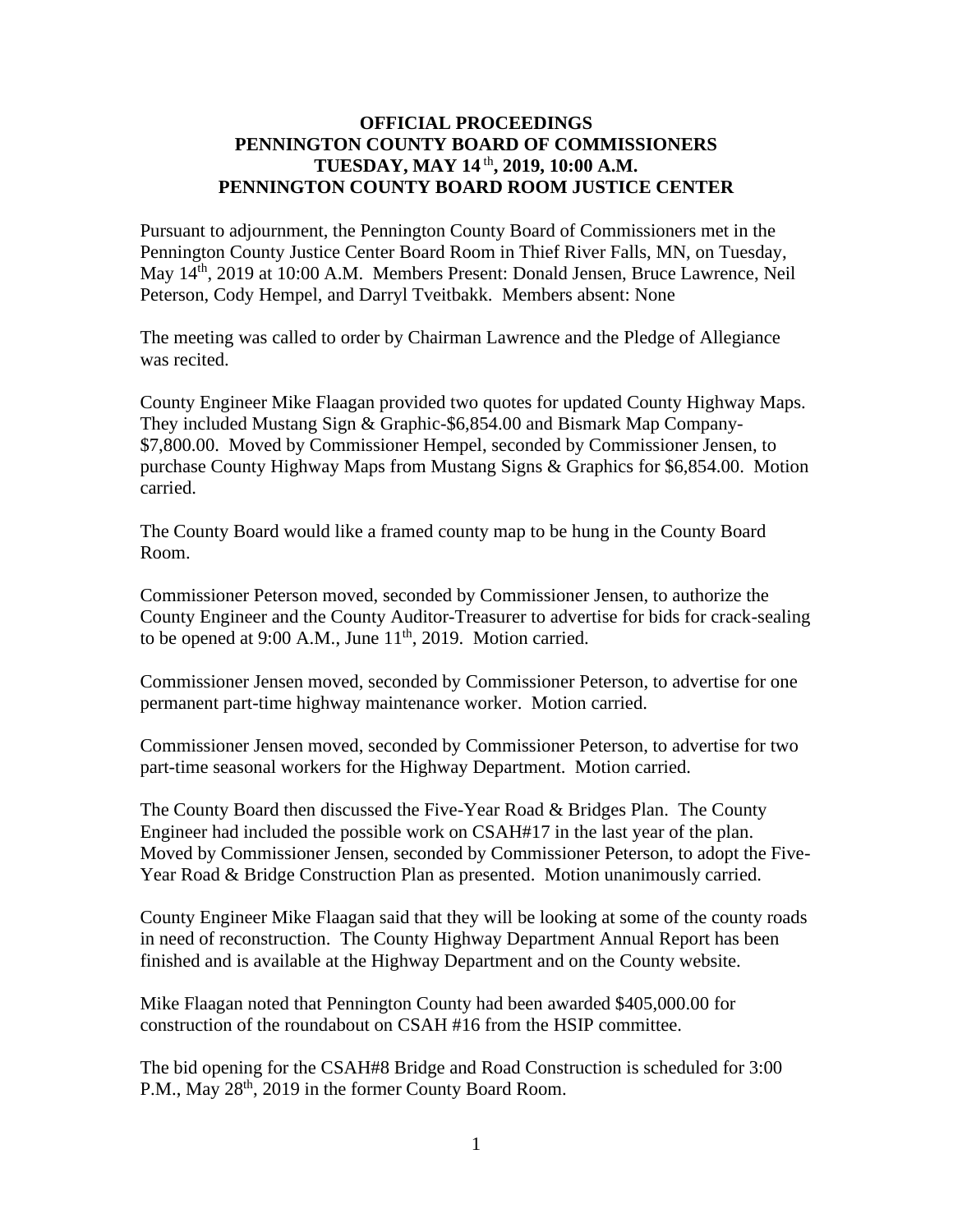The application deadline for the Highway Department Mechanic and Technician is May 17<sup>th</sup>, 2019, with interviews to be held in the next week if possible.

The Highway Department has been notified of a possible fine from the Minnesota Department of Agriculture for spray drifts of pesticide while spraying for weeds in ditches last July. Mike Flaagan will have more information at the next meeting.

The County Board discussed with the County Engineer the proposed Border to Border Trail. Commissioner Jensen moved, seconded by Commissioner Peterson, that Pennington County opposes the Border to Border Trail Plan as currently proposed. Motion unanimously carried.

County Sheriff Ray Kuznia and Chief Deputy Seth Vettleson met with the County Board. At 10:30 A.M. the Pennington County Board of Commissioners closed the County Board meeting pursuant to MN Statutes 13D.05 for preliminary consideration of allegations against Shane Borg, subject to the Board's authority.

At 10:40 A.M. the County Board Meeting was reopened and called back into session.

Commissioner Tveitbakk moved, seconded by Commissioner Jensen, to terminate Shane Anthony Borg, effective May  $20<sup>th</sup>$ , 2019. Motion carried.

Moved by Commissioner Jensen, seconded by Commissioner Tveitbakk, to approve hiring Scott Olslund as a Part-Time Dispatch/Jailer, effective May 15<sup>th</sup>, 2019. Motion carried.

Sheriff Kuznia presented the Work Release Services Contract with the State of Minnesota and the Joint Powers Agreement with the State of Minnesota ICWC Program.

Moved by Commissioner Peterson, seconded by Commissioner Hempel, to approve the following agreements with the State of Minnesota Commissioner of Corrections. Motion carried.

- 1. State of Minnesota Income Contract for Work Release Services for fiscal year 2020.
- 2. State of Minnesota Joint Powers Agreement for the Sentencing to Serve Program effective July 1<sup>st</sup>, 2019 through June 30<sup>th</sup>, 2021.
- 3. State of Minnesota Joint Powers Agreement for the ICWC Program effective July  $1<sup>st</sup>$ , 2019 through June 30<sup>th</sup>, 2021.

Sheriff Kuznia asked to purchase a storage shed from Peterson Lumber for \$2,000 for storage of lawn mowers, etc. Moved by Commissioner Tveitbakk, seconded by Commissioner Hempel, to approve purchase of a storage shed from Peterson Lumber for \$2000. Motion carried.

The County Board asked the Highway Department to level out the unpaved portion of the school's parking lot.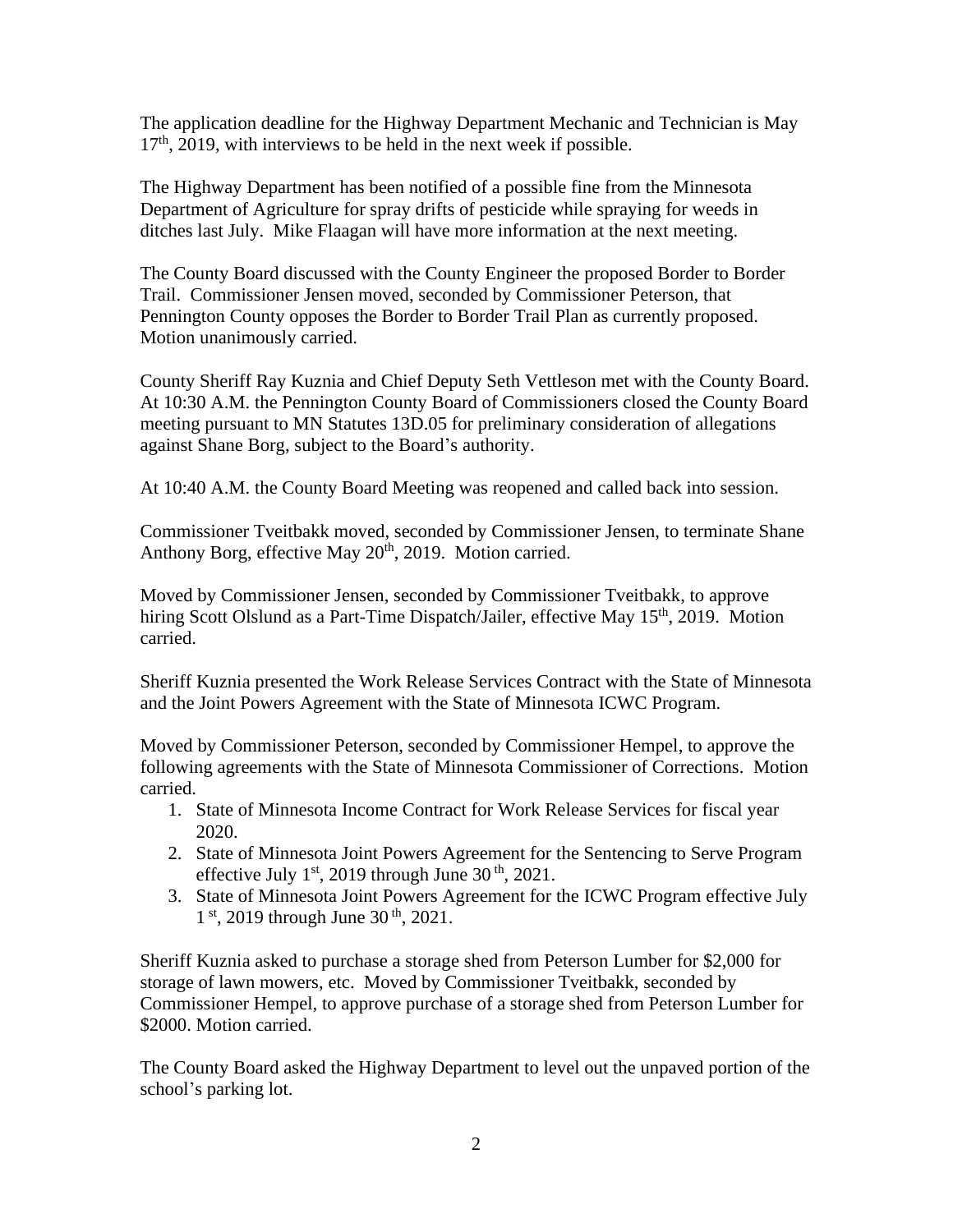The County Board approved Change Order #5 from Mesabi Windows, Glass & Door, which voids Change Order #2 resulting in a decrease of \$1,535.00

County Auditor-Treasurer Ken Olson noted that the maintenance on the elevators in the Justice Center ends June 30<sup>th</sup>, 2019. Moved by Commissioner Jensen, seconded by Commissioner Hempel, to get quotes for maintenance service for the elevators. Motion carried.

Commissioner Hempel moved, seconded by Commissioner Tveitbakk, to approve the April 23<sup>rd</sup>, 2019 Minutes for the County Ditch #70 Hearing, Five-Year Road & Bridge Plan Hearing, and the Pennington County Board Meeting, as written. Motion carried.

Motioned by Commissioner Peterson, seconded by Commissioner Hempel, to approve the Human Services warrants totaling \$165,632.01 and the following Commissioner warrants.

| <b>WARRANTS</b>             |               |              |
|-----------------------------|---------------|--------------|
| <b>County Revenue</b>       |               | \$164,317.68 |
| Road & Bridge               | SS.           | 89,962.38    |
| <b>Solid Waste Facility</b> |               | 646.60       |
| Ditch Funds                 | <sup>\$</sup> | 228.82       |

Per diems and meal reimbursements in the amount of \$3,943.90 were also approved.

Commissioner Tveitbakk reviewed the samples from Universal Screenprint for room signs for the Pennington County Justice Center and reviewed the Buildings Committee recommendation. Commissioner Tveitbakk moved, seconded by Commissioner Hempel, to approve purchase of the room signs from Universal Screenprint for the Pennington County Justice Center. Motion carried.

The Personnel Committee has reviewed the Deputy Auditor-Treasurer/Payroll Manager position and recommends that the title be changed to Deputy Auditor-Treasurer/Human Resource Director. They felt this better describes the duties of this position. This would put the position at a grade 18. Moved by Commissioner Jensen, seconded by Commissioner Tveitbakk, to change the title of Deputy Auditor-Treasurer/Payroll Manager to Deputy Auditor-Treasurer/Human Resource Director, place the position at a grade 18, and set the pay at \$31.20 per hour, effective May  $20<sup>th</sup>$ , 2019. Motion carried.

Moved by Commissioner Tveitbakk, seconded by Commissioner Hempel, to request RFP to do a complete wage market study for Pennington County. Motion carried.

Commissioner Peterson moved, seconded by Commissioner Jensen, to approve recording the Right of Way Plat for CSAH#8 Bridge Project. Motion carried.

It was noted that Ashley Nerhus has accepted the University of Minnesota 4H Coordinator position and will start May  $28<sup>th</sup>$ , 2019.